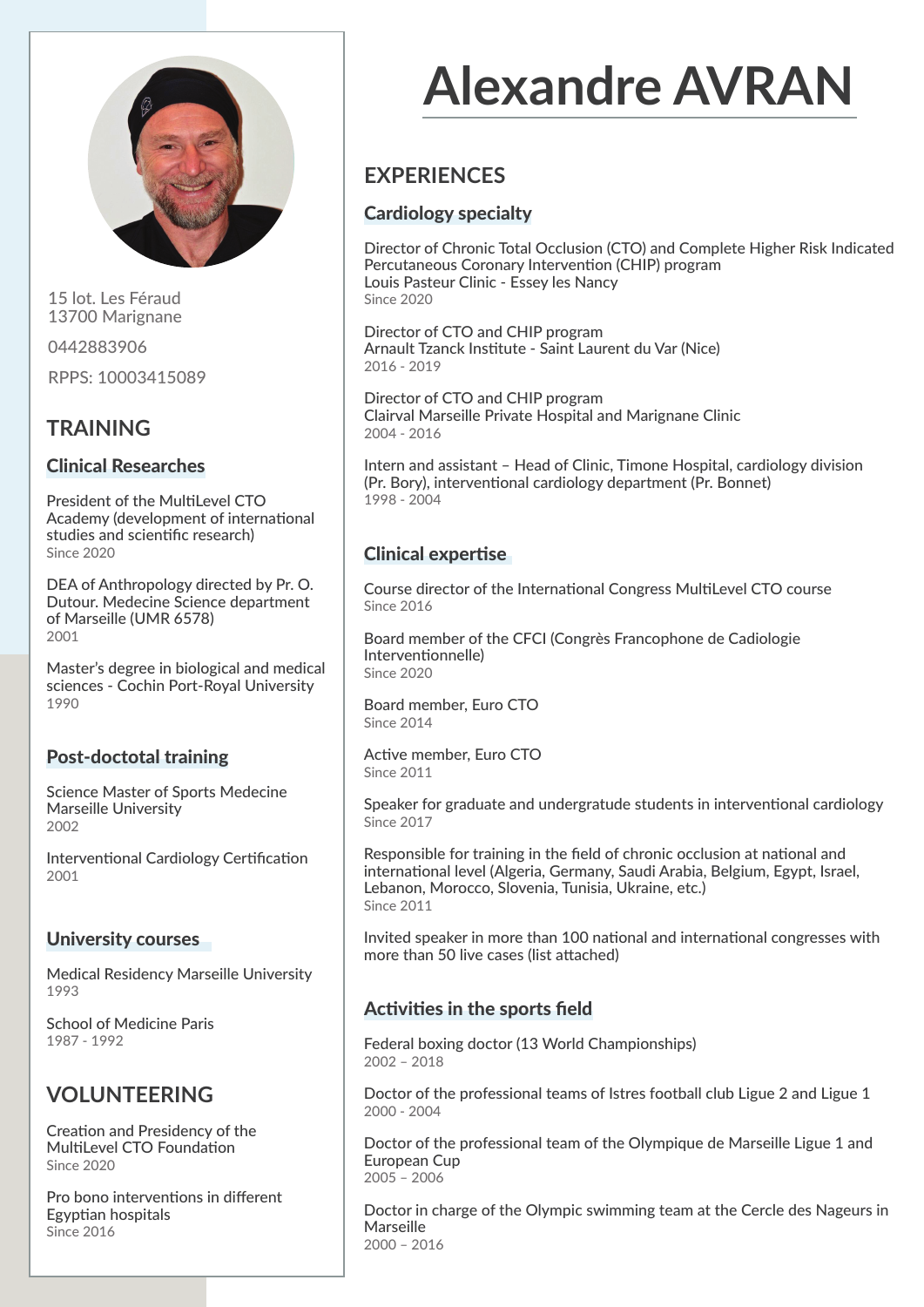| <b>Egypt Webinar ICICS</b><br>Lebanon Webinar CTO<br>Paris High Tech<br>New York CTO connect                                                                                                                                                                                                                                                                                                                                                                                                                                                                     | <b>Invited speaker</b>                                                                                                                                                                                                                                                                                                                                                                                                                                                                                                         |
|------------------------------------------------------------------------------------------------------------------------------------------------------------------------------------------------------------------------------------------------------------------------------------------------------------------------------------------------------------------------------------------------------------------------------------------------------------------------------------------------------------------------------------------------------------------|--------------------------------------------------------------------------------------------------------------------------------------------------------------------------------------------------------------------------------------------------------------------------------------------------------------------------------------------------------------------------------------------------------------------------------------------------------------------------------------------------------------------------------|
|                                                                                                                                                                                                                                                                                                                                                                                                                                                                                                                                                                  | Egypt Cardio step<br>India Webinar CTO<br><b>Brazil CTO summit</b><br>Marseille High Tech<br>New York CTO summit<br>Berlin Euro CTO<br>France 4 webinars CTO<br>Paris MLCTO<br>Paris CFCI<br>Paris DIU Interventional Cardiology<br>Paris GRCI                                                                                                                                                                                                                                                                                 |
| Jeddah IMC ADR<br>Jeddah IMC nightmare in CTO<br>Seoul Korean CTO Euro CTO trial presentation<br>Marseille High Tech tips and trick in antegrade CTO<br>Marseille High Tech departure strategy for CTO<br>New York CTO summit Live commentator<br>San Francisco TCT epicardial complication and management<br>Kraków ADR in practice<br>Cordoba Spanish CTO<br>Paris CFCI<br>Marseille High Tech<br>Nice MLCTO<br>Nagoya CCT Japan CTO<br>Lublin<br><b>Istanbul Turkish CTO</b><br>Amsterdam CTO<br>Suisse St GAL<br>Vienna CTO meeting<br>France APPAC<br>Turin | $\overline{\phantom{a}}$                                                                                                                                                                                                                                                                                                                                                                                                                                                                                                       |
| OО                                                                                                                                                                                                                                                                                                                                                                                                                                                                                                                                                               | Jeddah IMC ADR technical<br>Marseille High Tech CTO and passion<br>Marseille High Tech accès à la branche fille<br>Torino CTO summit Avoid mistake in retrograde approach<br>Nice T How to start a CTO program<br>Cairo CTO summit How to read a CTO angiogram<br>Cairo CTO AWE<br><b>Cairo ADR technical</b><br>Paris EuroPCR The day after a CTO<br>France APPAC CenterCross technical<br>Nice MLCTO It happens to me<br>Toulouse Euro CTO Ostial RCA CTO<br>Barcelona OMG ADR How When<br>St Florent CTO fashion or benefit |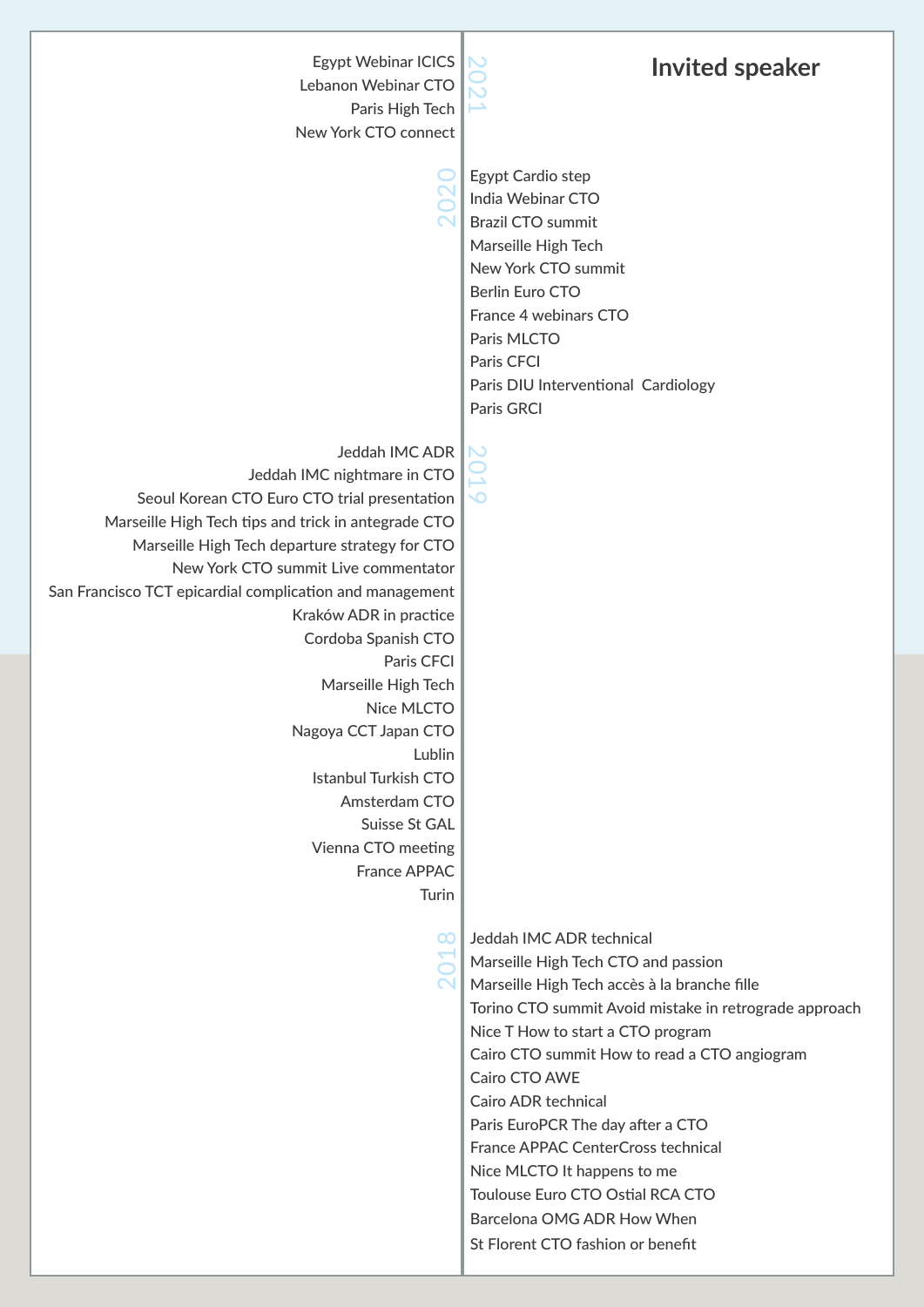| Jeddah IMC Ambiguous proximal cap<br>Jeddah IMC CTO and Angiography<br>Marseille High Tech Indication des cathéters double lumière<br>dans les CTO<br>Paris GACI the 3 CTO rules not the be broken<br>Biarritz APPAC Nouveauté et futur de la CTO<br>Biarritz APPAC how to approach a CTO lesion<br>Nice MLCTO Ostial RCA CTO<br>Zurich Retrograde summit Can we standardize the method<br>Riga Retrograde CTO a step-by-step approach<br>Reunion Cardiorun Ping pong technique<br>Paris How teaching CTO GRCI<br>$\alpha$<br>Cardiologists<br>Level CTO course, | Seoul KCTO summit                                                                                                                                                                                                                                                                                                                                                                                                                                                                                                                                                                                                                                                                                                                                                                                                                                                                                                                                                                                                                                                                                                                                                                                                                                                                                                                                                                      |
|------------------------------------------------------------------------------------------------------------------------------------------------------------------------------------------------------------------------------------------------------------------------------------------------------------------------------------------------------------------------------------------------------------------------------------------------------------------------------------------------------------------------------------------------------------------|----------------------------------------------------------------------------------------------------------------------------------------------------------------------------------------------------------------------------------------------------------------------------------------------------------------------------------------------------------------------------------------------------------------------------------------------------------------------------------------------------------------------------------------------------------------------------------------------------------------------------------------------------------------------------------------------------------------------------------------------------------------------------------------------------------------------------------------------------------------------------------------------------------------------------------------------------------------------------------------------------------------------------------------------------------------------------------------------------------------------------------------------------------------------------------------------------------------------------------------------------------------------------------------------------------------------------------------------------------------------------------------|
|                                                                                                                                                                                                                                                                                                                                                                                                                                                                                                                                                                  |                                                                                                                                                                                                                                                                                                                                                                                                                                                                                                                                                                                                                                                                                                                                                                                                                                                                                                                                                                                                                                                                                                                                                                                                                                                                                                                                                                                        |
| Cairo Egypt CTO technique<br>step-by-step<br>approaches<br>Hybrid algorithm<br>reentry with a 6 French system<br>Marseille France CTO High Tech<br><b>High Tech</b><br>Tech techniques                                                                                                                                                                                                                                                                                                                                                                           | Toulouse review of CTO devices JIF CTO<br>Nice CTO and strategies. National Congress of French<br>Kraków Poland Angiogram and CTO Euro CTO summit<br>Nice, France Retrograde approach aster by step method Multi<br>Nice, France Ping pong skill in CTO. Multi-Level CTO course<br>Biarritz France How to be a good CTO proctor APPAC<br>Alexandria Egypt Cardio Alex Antegrade dissection re-entry:<br>Sousse Tunisia Antegrade revascularization new wires and<br>Cairo Egypt ACIC Tips and Tricks in CTO<br>Turin, Italia Italian CTO summit. My most teaching case in the<br>New York CTO summit That's how I do it Antegrade dissection<br>Cairo Egypt CTO complications and how to avoid<br>Marseille France CTO for the expert High Tech<br>Jeddah Arabia CTO update from the new guidelines IMC live<br>Jeddah Arabia Hybrid approach new concept to treat the<br>CTO, patient selection IMC live<br>Marseille France Que faire en cas de lésion résistante<br>Marseille France How to analyse CTO lesions High Tech<br>Biarritz France CTO techniques through APPAC clinical cases<br>Paris Les occlusions chroniques DIU cardiologie<br>interventionnelle<br>Marseille CTO traitement et actualités Amical<br>Paris All operators can do antegrade GRCI CTO<br>Marseille France When and how to use more aggressive High<br>Zurich Retrograde step by step Retrograde summit |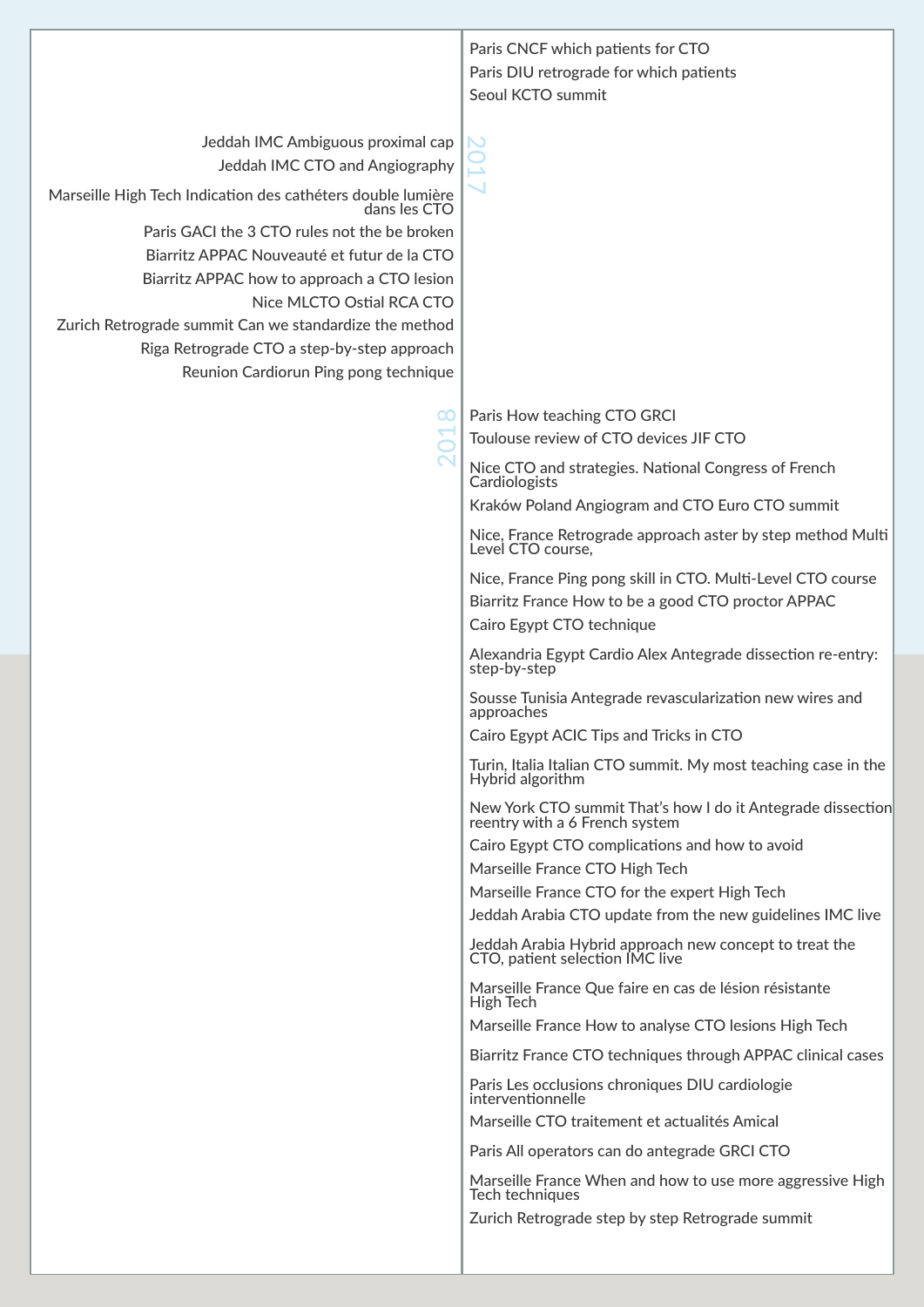## **Live operator CTO International congresses**

CTO Live Aid Nancy MLCTO Paris CFCI Lille

 $\overline{\mathsf{C}}$  $\bigcirc$  $\overline{\mathsf{C}}$  $\bigcirc$ 

 $\sim$  $\circ$  $\overline{\phantom{0}}$  $\sigma$  Istanbul Turkish CTO France JIF CTO Amsterdam CTO meeting Suisse Swiss CTO summit Paris CFCI Euro CTO Berlin Pologne Lublin Jeddah IMC France MLCTO Turin CTO summit

New York CTO summit Jeddah IMC Turin CTO summit France MLCTO Cairo CTO cardio step Euro CTO Toulouse Barcelone OMG Nancy JIF CTO Paris CFCI Madrid CTO fundamental

 $\overline{\mathsf{C}}$  $\bigcirc$  $\overline{\phantom{0}}$  $\infty$ 

> New York CTO summit Jeddah IMC Turin CTO summit France MLCTO Zurich Retrograde CTO summit Riga CTO meeting Lublin Polish CTO summit

Toulouse JIF CTO Turin CTO summit Nice MLCTO Jeddah IMC Zurich Retrograde CTO summit

 $\overline{\mathsf{C}}$  $\bigcirc$  $\overline{\phantom{0}}$  $\mathbf{\Omega}$ 

 $\sim$  $\bigcirc$  $\overline{\phantom{0}}$  $\mathord{\rhd}$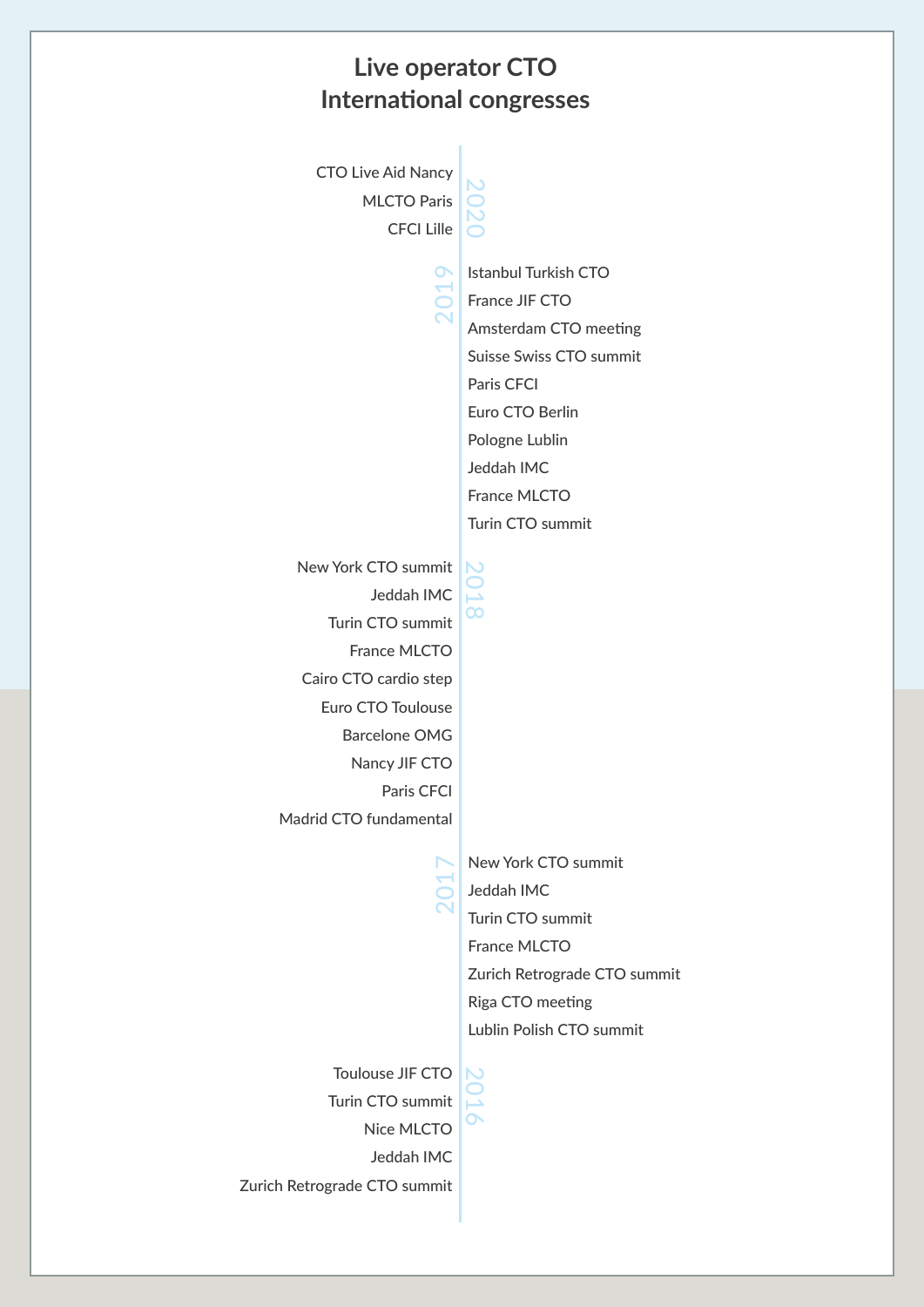# **Publications Publications**

#### Guiding Principles for Chronic Total Occlusion Percutaneous Coronary Intervention.

Brilakis ES, Mashayekhi K, Tsuchikane E, Abi Rafeh N, Alaswad K, Araya M, Avran A, Azzalini L, Babunashvili AM, Bayani B, Bhindi R, Boudou N, Boukhris M, Božinović NŽ, Bryniarski L, Bufe A, Buller CE, Burke MN, Büttner HJ, Cardoso P, Carlino M, Christiansen EH, Colombo A, Croce K, Damas de Los Santos F, De Martini T, Dens J, Di Mario C, Dou K, Egred M, ElGuindy AM, Escaned J, Furkalo S, Gagnor A, Galassi AR, Garbo R, Ge J, Goel PK, Goktekin O, Grancini L, Grantham JA, Hanratty C, Harb S, Harding SA, Henriques JPS, Hill JM, Jaffer FA, Jang Y, Jussila R, Kalnins A, Kalyanasundaram A, Kandzari DE, Kao HL, Karmpaliotis D, Kassem HH, Knaapen P, Kornowski R, Krestyaninov O, Kumar AVG, Laanmets P, Lamelas P, Lee SW, Lefevre T, Li Y, Lim ST, Lo S, Lombardi W, McEntegart M, Munawar M, Navarro Lecaro JA, Ngo HM, Nicholson W, Olivecrona GK, Padilla L, Postu M, Quadros A, Quesada FH, Prakasa Rao VS, Reifart N, Saghatelyan M, Santiago R, Sianos G, Smith E, C Spratt J, Stone GW, Strange JW, Tammam K, Ungi I, Vo M, Vu VH, Walsh S, Werner GS, Wollmuth JR, Wu EB, Wyman RM, Xu B, Yamane M, Ybarra LF, Yeh RW, Zhang Q, Rinfret S. Circulation. 2019 Jul 30;140(5):420-433. doi: 10.1161/CIRCULATIONAHA.119.039797. Epub 2019 Jul 29.PMID: 31356129

#### Percutaneous recanalisation of chronic total occlusions: 2019 consensus document from the EuroCTO Club.

Galassi AR, Werner GS, Boukhris M, Azzalini L, Mashayekhi K, Carlino M, Avran A, Konstantinidis NV, Grancini L, Bryniarski L, Garbo R, Bozinovic N, Gershlick AH, Rathore S, Di Mario C, Louvard Y, Reifart N, Sianos G. EuroIntervention. 2019 Jun 20;15(2):198-208. doi: 10.4244/EIJ-D-18-00826.PMID: 30636678

Latest developments in chronic total occlusion percutaneous coronary intervention.

Nikolakopoulos I, Vemmou E, Karacsonyi J, Xenogiannis I, Werner GS, Gershlick AH, Rinfret S, Yamane M, Avran A, Egred M, Garcia S, Burke MN, Brilakis ES, Expert Rev Cardiovasc Ther. 2020 Jul:18(7):415-426. doi: 10.1080/14779072.2020.1787153. Epub 2020 Jul 13.PMID: 32594784

## EuroCTO Club 2018 meeting: "Experts Live" in Toulouse.

Boudou N, Avran A, Garbo R, Lefèvre T, Hildick-Smith D, Reifart N, Galassi AR, Mattesini A, Dini CS, Brilakis ES, Yamane M, Sianos G, Mashayekhi K, Karmpaliotis D, DeMartini T, Werner GS, Di Mario C.EuroIntervention. 2019 Apr 5;14(18):e1814-e1817. doi: 10.4244/EIJV14I18A319.PMID: 30956181

## The Experts "Live" Workshop of the EuroCTO Club 2017, Berlin.

Bufe A, Di Mario C, Landmesser U, Gessner MM, Sianos G, Garbo R, Dini CS, Lauer B, Boudou N, Grancini L, Avran A, Lauten A, Mashayekhi K, Hildick-Smith D, Escaned J, Buettner HJ, Reifart N, Lapp H, Galassi AR, Werner GS. EuroIntervention. 2018 Apr 20;13(17):1987-1990. doi: 10.4244/EIJV13I17A324.PMID: 29674299

## [Acute pericarditis and stent infection].

Hammami R, Avran A, Abid L, Kammoun S. Med Mal Infect. 2016 Oct;46(7):398-399. doi: 10.1016/j medmal.2016.05.004. Epub 2016 Jun 28.PMID: 27368420

## Solving Challenging Situations and Complications in Everyday Percutaneous Coronary Intervention Using Chronic Total Occlusion Techniques.

Azzalini L, Tzanis G, Mashayekhi K, Uretsky BF, Ojeda S, Pan M, Rinfret S, Avran A, Alaswad K, Yamane M, Karmpaliotis D, Brilakis ES, Carlino M, Ybarra LF. J Invasive Cardiol. 2020 Mar;32(3):E63-E72.PMID: 32123144

## Temporal Trends in Chronic Total Occlusion Interventions in Europe.

Konstantinidis NV, Werner GS, Deftereos S, Di Mario C, Galassi AR, Buettner JH, Avran A, Reifart N, Goktekin O, Garbo R, Bufe A, Mashayekhi K, Boudou N, Meyer-Geßner M, Lauer B, Elhadad S, Christiansen EH, Escaned J, Hildick-Smith D, Carlino M, Louvard Y, Lefèvre T, Angelis L, Giannopoulos G, Sianos G; Euro CTO Club. Circ Cardiovasc Interv. 2018 Oct;11(10):e006229. doi: 10.1161/CIRCINTERVENTIONS.117.006229.PMID: 30354635

# Utility of Intravascular Ultrasound in Percutaneous Revascularization of Chronic Total Occlusions: An Overview.

Galassi AR, Sumitsuji S, Boukhris M, Brilakis ES, Di Mario C, Garbo R, Spratt JC, Christiansen EH, Gagnor A, Avran A, Sianos G, Werner GS. JACC Cardiovasc Interv. 2016 Oct 10;9(19):1979-1991. doi: 10.1016/j.jcin.2016.06.057.PMID: 27712732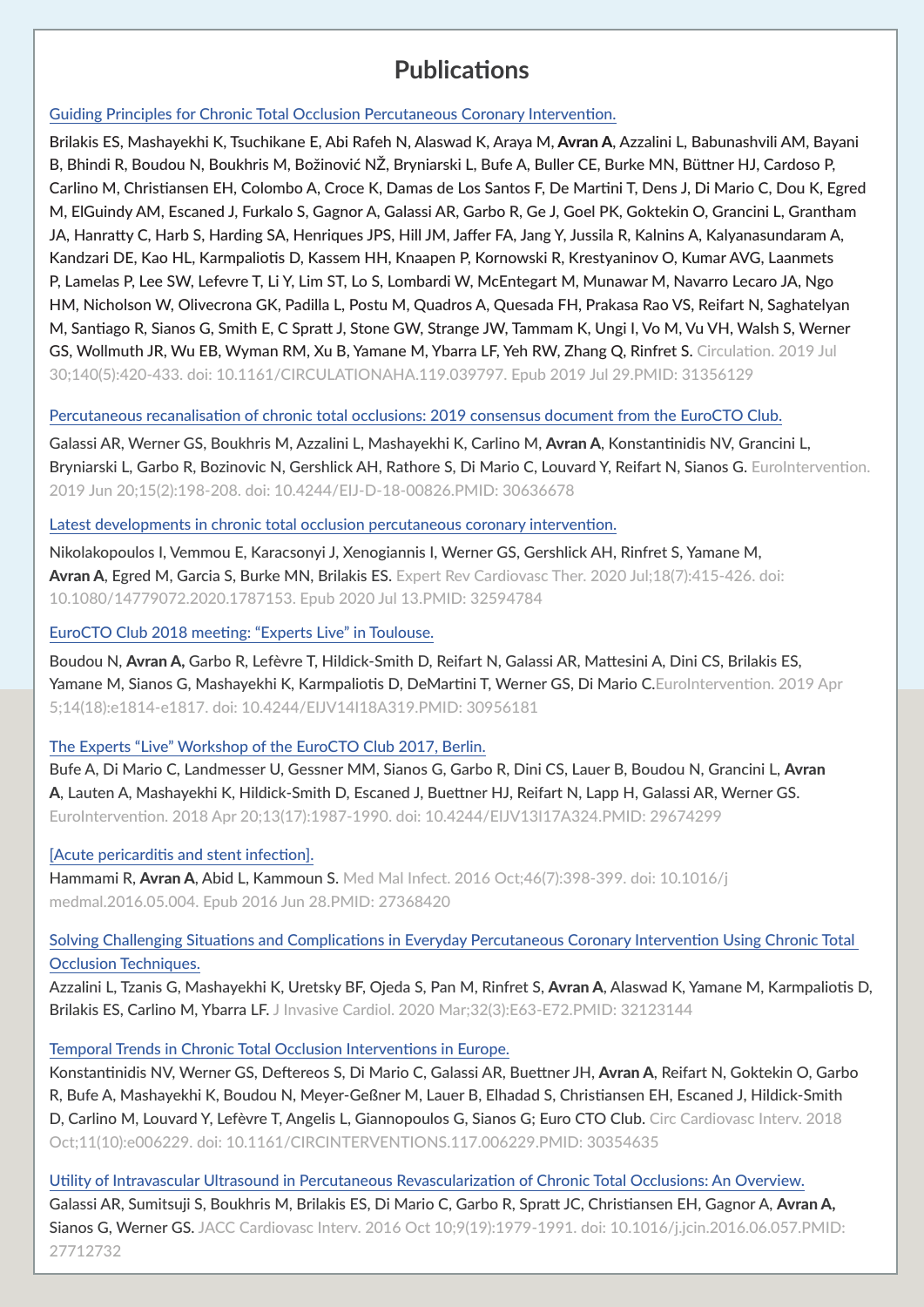Post-stEnting assessment of Re-endothelialization with optical Frequency domain imaging aftEr Chronic Total Occlusion procedure: The PERFE-CTO Study Design and Rationale.

Levesque S, Gamet A, Lattuca B, Lemoine J, Bressollette E, Avran A, Motreff P, Boudou N, Faurie B, Christiaens L. Cardiovasc Revasc Med. 2020 Jun;21(6):760-764. doi: 10.1016/j.carrev.2019.10.019. Epub 2019 Oct 25.PMID: 31679911

Derivation and Validation of a Chronic Total Coronary Occlusion Intervention Procedural Success Score From the 20,000-Patient EuroCTO Registry: The EuroCTO (CASTLE) Score.

Szijgyarto Z, Rampat R, Werner GS, Ho C, Reifart N, Lefevre T, Louvard Y, Avran A, Kambis M, Buettner HJ, Di Mario C, Gershlick A, Escaned J, Sianos G, Galassi A, Garbo R, Goktekin O, Meyer-Gessner M, Lauer B, Elhadad S, Bufe A, Boudou N, Sievert H, Martin-Yuste V, Thuesen L, Erglis A, Christiansen E, Spratt J, Bryniarski L, Clayton T, Hildick-Smith D. JACC Cardiovasc Interv. 2019 Feb 25;12(4):335-342. doi: 10.1016/j.jcin.2018.11.020. Epub 2019 Jan 30.PMID: 30711551

Impact of prior coronary artery bypass grafting in patients undergoing chronic total occlusion-percutaneous coronary intervention: Procedural and clinical outcomes from the REgistry of Crossboss and Hybrid procedures in FrAnce, the NetheRlands, BelGium, and UnitEd Kingdom (RECHARGE).

Budassi S, Zivelonghi C, Dens J, Bagnall AJ, Knaapen P, Avran A, Spratt JC, Walsh S, Faurie B, Agostoni P; of all the RECHARGE investigators. Catheter Cardiovasc Interv. 2021 Jan 1;97(1):E51-E60. doi: 10.1002/ccd.28954. Epub 2020 May 5.PMID: 32369681

An algorithmic approach for the management of ostial right coronary artery chronic total occlusions. Avran A, Boukhris M, Drogoul L, Brilakis ES. Catheter Cardiovasc Interv. 2018 Sep 1;92(3):515-521. doi: 10.1002/ ccd.27603. Epub 2018 Mar 30.PMID: 29602259

Clinical implications of periprocedural myocardial injury in patients undergoing percutaneous coronary intervention for chronic total occlusion: role of antegrade and retrograde crossing techniques.

Toma A, Stähli BE, Gebhard C, Gick M, Minners J, Mashayekhi K, Avran A, Ferenc M, Buettner HJ, Neumann FJ. EuroIntervention. 2018 Apr 20;13(17):2051-2059. doi: 10.4244/EIJ-D-17-00338.PMID: 28943496

The Hybrid Algorithm for Treating Chronic Total Occlusions in Europe: The RECHARGE Registry.

Maeremans J, Walsh S, Knaapen P, Spratt JC, Avran A, Hanratty CG, Faurie B, Agostoni P, Bressollette E, Kayaert P, Bagnall AJ, Egred M, Smith D, Chase A, McEntegart MB, Smith WH, Harcombe A, Kelly P, Irving J, Smith EJ, Strange JW, Dens J. J Am Coll Cardiol. 2016 Nov 1;68(18):1958-1970. doi: 10.1016/j.jacc.2016.08.034.PMID: 27788851

One-Year Clinical Outcomes of the Hybrid CTO Revascularization Strategy After Hospital Discharge: A Subanalysis of the Multicenter RECHARGE Registry.

Maeremans J, Avran A, Walsh S, Knaapen P, Hanratty CG, Faurie B, Agostoni P, Bressollette E, Kayaert P, Smith D, Chase A, Mcentegart MB, Smith WHT, Harcombe A, Irving J, Ladwiniec A, Spratt JC, Dens J; RECHARGE Investigators. J Invasive Cardiol. 2018 Feb;30(2):62-70. Epub 2017 Nov 15.PMID: 29138365

Towards a contemporary, comprehensive scoring system for determining technical outcomes of hybrid percutaneous chronic total occlusion treatment: The RECHARGE score.

Maeremans J, Spratt JC, Knaapen P, Walsh S, Agostoni P, Wilson W, Avran A, Faurie B, Bressollette E, Kayaert P, Bagnall AJ, Smith D, McEntegart MB, Smith WHT, Kelly P, Irving J, Smith EJ, Strange JW, Dens J. Catheter Cardiovasc Interv. 2018 Feb 1;91(2):192-202. doi: 10.1002/ccd.27092. Epub 2017 May 4.PMID: 28471074

Fully Transradial Versus Transfemoral Approach for Percutaneous Intervention of Coronary Chronic Total Occlusions Applying the Hybrid Algorithm: Insights From RECHARGE Registry.

Bakker EJ, Maeremans J, Zivelonghi C, Faurie B, Avran A, Walsh S, Spratt JC, Knaapen P, Hanratty CG, Bressollette E, Kayaert P, Bagnall AJ, Egred M, Smith D, McEntegart MB, Smith WHT, Kelly P, Irving J, Smith EJ, Strange JW, Dens J, Agostoni P. Circ Cardiovasc Interv. 2017 Sep;10(9):e005255. doi: 10.1161/CIRCINTERVENTIONS.117.005255.PMID: 28851720